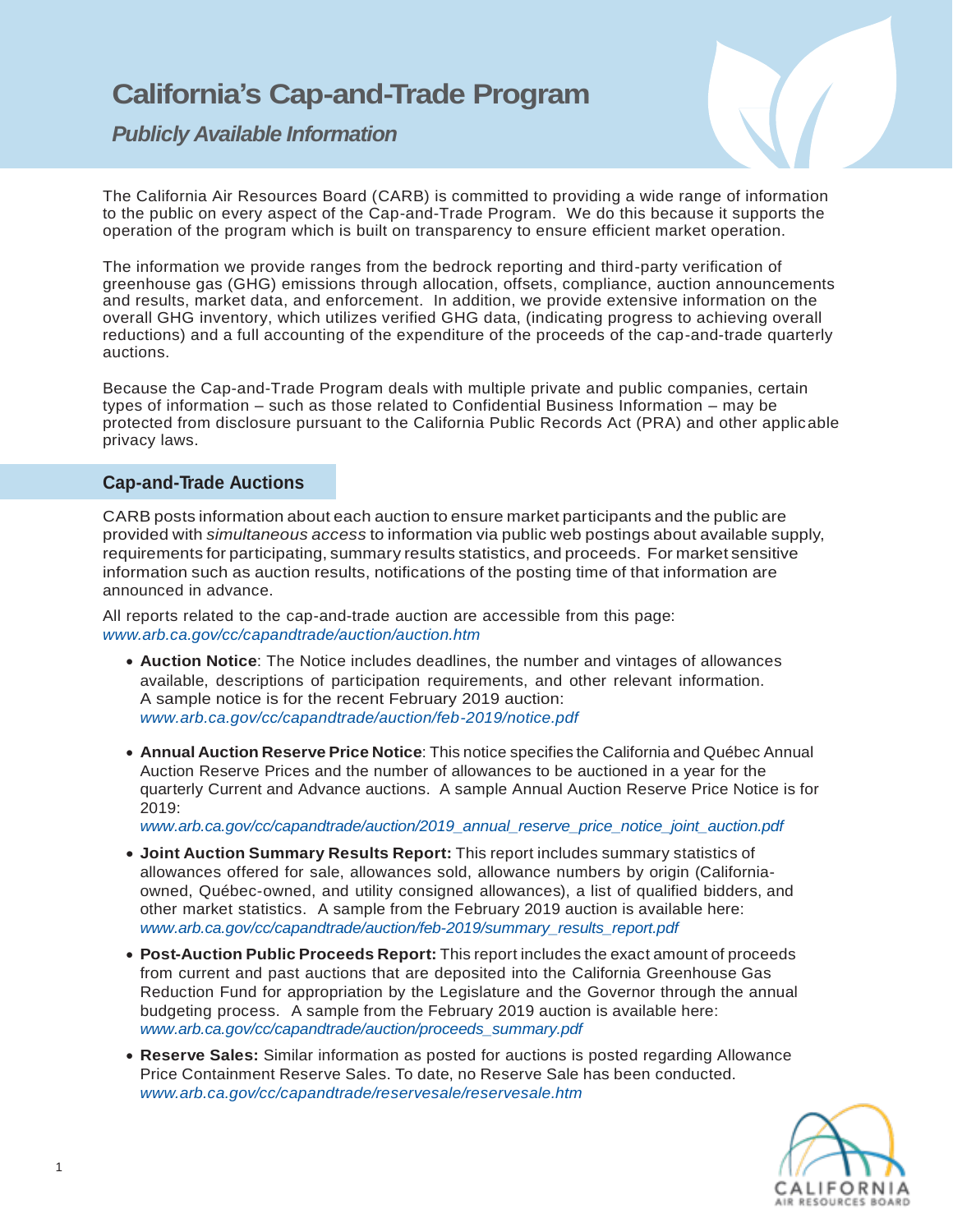#### **Auction Proceeds/California Climate Investments**

CARB maintains a comprehensive accounting of how auction proceeds are invested. The California Climate Investment webpage includes detailed information on funds expended from the Greenhouse Gas Reduction Fund, including an annual report, a funding map, and the Annual Report to the Legislature.

- **California Climate Investments page:** *[ww2.arb.ca.gov/our-work/programs/california-climate-investments](https://ww2.arb.ca.gov/our-work/programs/california-climate-investments)*
- **California Climate Investments map:** *[webmaps.arb.ca.gov/ccimap/](https://webmaps.arb.ca.gov/ccimap/)*
- **California Climate Investments Annual Report to the Legislature:** *[www.caclimateinvestments.ca.gov/annual-report](http://www.caclimateinvestments.ca.gov/annual-report)*

# **Greenhouse GasEmissions Reporting**

CARB posts annual reports showing previous years' verified greenhouse gas (GHG) emissions data for individual reporting facilities, electric power entities, and fuel suppliers. In general, emissions must be reported if they exceed 10,000 metric tons of carbon dioxide equivalent  $(MTCO<sub>2</sub>e)$  per year. If a facility, electric power entity, or fuel supplier exceeds 25,000 MTCO<sub>2</sub>e per year, the report must also be verified by a CARB-accredited, third-party verification body and the reporting entity would be covered by the Cap-and-Trade Program and would be required to submit compliance instruments to match its annual, verified GHG emissions. These instruments include allowances and offset credits issued by CARB.

**Mandatory Greenhouse Gas Reports:** Annual entity-specific GHG emissions data, including verification status if required, is available here: *[ww2.arb.ca.gov/mrr-data](https://ww2.arb.ca.gov/mrr-data)*

**CARB Pollution Mapping Tool:** Allows users to choose individual sources and facilities – with emissions data – on a map using Google Earth, including presenting facility images in 'Satellite' mode: *[www.arb.ca.gov/ei/tools/pollution\\_map/pollution\\_map.htm](http://www.arb.ca.gov/ei/tools/pollution_map/pollution_map.htm)*

**GHGVerificationinformation:**DisplaysinformationonThird-PartyVerificationofreported emissions, *[ww2.arb.ca.gov/verification](https://ww2.arb.ca.gov/verification)* including information on Accreditation of Verifiers at: *[www.arb.ca.gov/cc/reporting/ghg-ver/faq-2018.pdf](https://www.arb.ca.gov/cc/reporting/ghg-ver/faq-2018.pdf)* 

### **California Greenhouse Gas Emissions Inventory Program**

The Cap-and-Trade Program is one of a suite of measures designed to achieve the goals of AB 32 and SB 32. Progress toward achieving the State's targets is primarily tracked through the Inventory Program and reflects the impact of all climate mitigation measures.

The Inventory Program accounts for the state's overall annual emissions. (Note: It does not subtract cap-and-trade offset credit used for the Cap-and-Trade Program from the statewide inventory.)

**GHGInventoryPage:**The GHG Inventory offers a wealth ofinformation onoverallGHG emissions in California, including tools to determine all aspects of the Inventory: by sector, by greenhouse gas, byScopingPlan designation etc. using spreadsheets, or also treemap presentations. *[www.arb.ca.gov/cc/inventory/inventory.htm](http://www.arb.ca.gov/cc/inventory/inventory.htm)*

**Treemap and other Graphic Presentations of GHG Inventory:** *[www.arb.ca.gov/cc/inventory/data/graph/graph.htm](https://www.arb.ca.gov/cc/inventory/data/graph/graph.htm)*

**Inventory Trends:** This annual document presents an analysis of trends in the state's GHG Inventory showing reductions of changes from one year to the next, or over a period of years, by sector, dating back to 2000.

*[www.arb.ca.gov/cc/inventory/pubs/reports/2000\\_2016/ghg\\_inventory\\_trends\\_00-16.pdf](https://www.arb.ca.gov/cc/inventory/pubs/reports/2000_2016/ghg_inventory_trends_00-16.pdf)*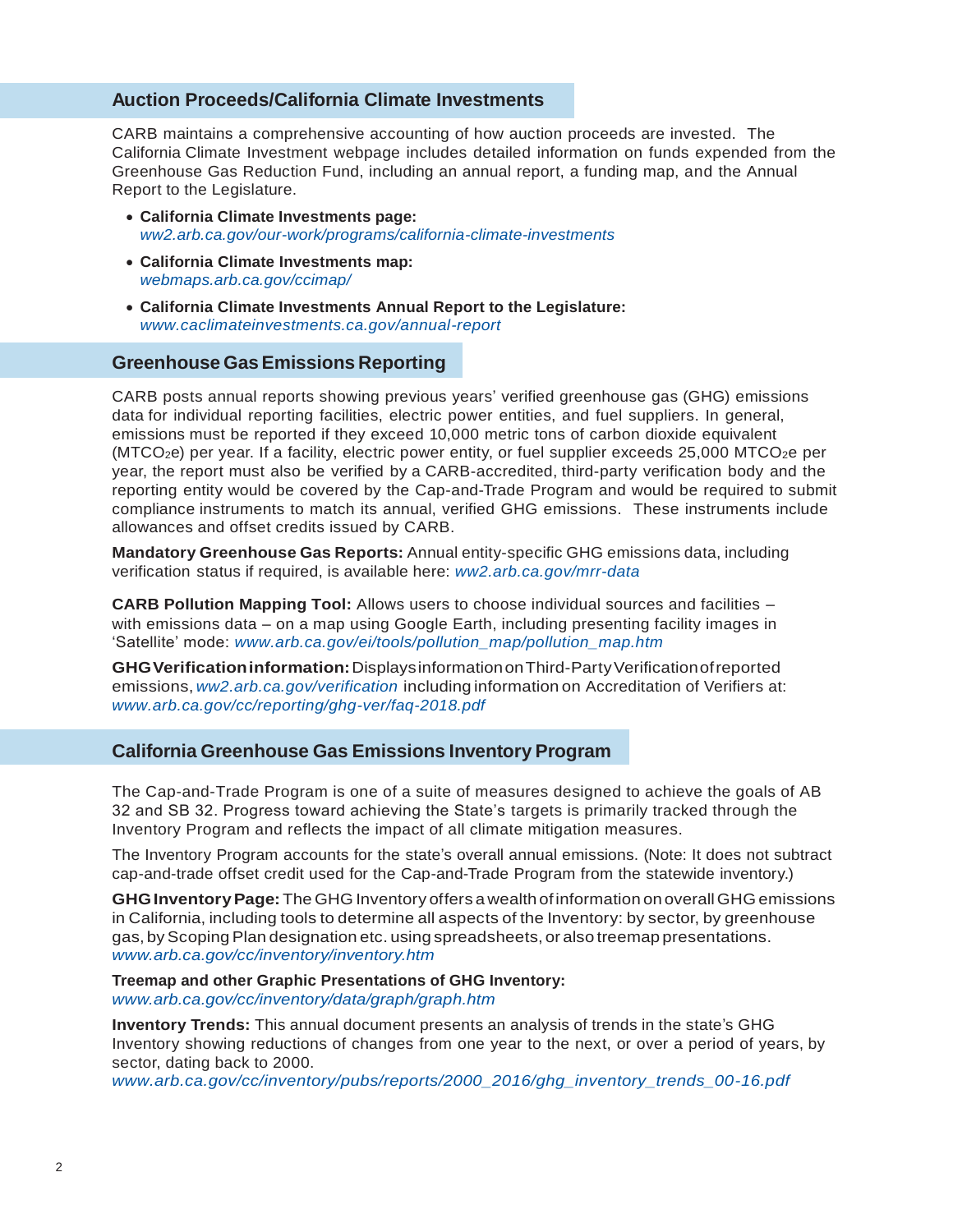# **Allocation Information**

CARB provides for allowance allocation to some entities covered by the Cap-and-Trade Program in order to prevent leakage and to provide some transition assistance. This means that, pursuant to requirements and formulas in the Cap-and-Trade Regulation (Regulation), CARB provides allowances directly to certain entities. Allocation information is discussed in sections 95870-95895ofthe Regulation.

- **AllocationPercentages forElectrical Distribution:**Table 9-3 of the Regulation shows allocation percentages for the electrical distribution utilities. Allowance allocation numbers for each electrical distribution utility allocation is available in greater detail here: *[www.arb.ca.gov/cc/capandtrade/allowanceallocation/edu-ng-allowancedistribution/electricity](https://www.arb.ca.gov/cc/capandtrade/allowanceallocation/edu-ng-allowancedistribution/electricity-allocation.xlsx)[allocation.xlsx](https://www.arb.ca.gov/cc/capandtrade/allowanceallocation/edu-ng-allowancedistribution/electricity-allocation.xlsx)*
- **Industrial Benchmarks, Assistance Factors, Cap Adjustment Factors:** Industrial benchmarks are shown in Table 9-1 of the Regulation. These factors are used in combination with assistance factors (Table 8-1), cap adjustment factors (Table 9-2), and entity-specific production data to calculate product-based industrial allocation. Facility production data is exempted from the PRA. Since this data could be determined from individual entities' product-based allocation, CARB does not disclose entity-specific allocation numbers. CARB has provided information regarding all allocation for each year here: *[www.arb.ca.gov/cc/capandtrade/allowanceallocation/publicallocation.htm](http://www.arb.ca.gov/cc/capandtrade/allowanceallocation/publicallocation.htm)*

For an example of a specific year's data, see: *[www.arb.ca.gov/cc/capandtrade/allowanceallocation/v2019allocation.pdf](https://www.arb.ca.gov/cc/capandtrade/allowanceallocation/v2019allocation.pdf)*

 **Use of Allocations:** Reporting on the use of allocated allocation value is required by the Regulation, and reports are made available, along with all allocation information, here: *[www.arb.ca.gov/cc/capandtrade/allowanceallocation/allowanceallocation.htm](http://www.arb.ca.gov/cc/capandtrade/allowanceallocation/allowanceallocation.htm)*

For example, a summary report on vintage 2014-2016 electricity distribution utility use of allocation allowance value is available here: *[www.arb.ca.gov/cc/capandtrade/allowanceallocation/edu-v2014-](https://www.arb.ca.gov/cc/capandtrade/allowanceallocation/edu-v2014-2016-allowance-value-report.pdf) [2016-allowance-value-report.pdf](https://www.arb.ca.gov/cc/capandtrade/allowanceallocation/edu-v2014-2016-allowance-value-report.pdf)*

#### **Voluntary Renewable Electricity Program**

CARB posts information on the annual retirement of allowances under the Voluntary Renewable Electricity (VRE) Program. This program supports purchases of renewable electricity and renewable energy credits (REC) that are not mandated by the Renewables Portfolio Standard, and provides a mechanism for the recognition of voluntary purchases of renewable electricity or RECs in the Capand-Trade Program. Retirement amounts are available at

*[www.arb.ca.gov/cc/capandtrade/renewable/renewable.htm](https://www.arb.ca.gov/cc/capandtrade/renewable/renewable.htm)* and a list of entities on behalf of whom allowances have been retired is available here:

*[www.arb.ca.gov/cc/capandtrade/renewable/vreparticipants.htm](https://www.arb.ca.gov/cc/capandtrade/renewable/vreparticipants.htm)*

# **Offsets**

In addition to allowances, CARB also issues offset credits to projects that meet stringent eligibility and quantification requirements specified in the Regulation and in approved Compliance Offset Protocols (e.g., U.S. Forest Projects Protocol, Ozone Depleting Substances Protocol, Livestock DigesterProtocol, Mine Methane Capture Protocol, Urban Forestry Protocol, and the Rice Cultivation Protocol). Offsets represent real emissions reductions that occur outside of covered sectors. Offsets are eligible for entities to use to meet up to 8% of their covered emissions for emissions from 2013-2020. As per AB 398, the offset usage limit will decrease to 4% for 2021-2025 emissions, and then increase to 6% for 2026-2030 emissions. Starting with 2021 emissions, no more than one-half of the quantitative offset usage limit may be sourced from projects that do not provide direct environmental benefits in California. Offset credits must be real, additional, permanent, verifiable, quantifiable, and enforceable.

 **Offsets Issued:** CARB posts detailed information about the offset credits it has issued. This includes an overview page that is updated every two weeks. *[www.arb.ca.gov/cc/capandtrade/offsets/offsets.htm](http://www.arb.ca.gov/cc/capandtrade/offsets/offsets.htm)*